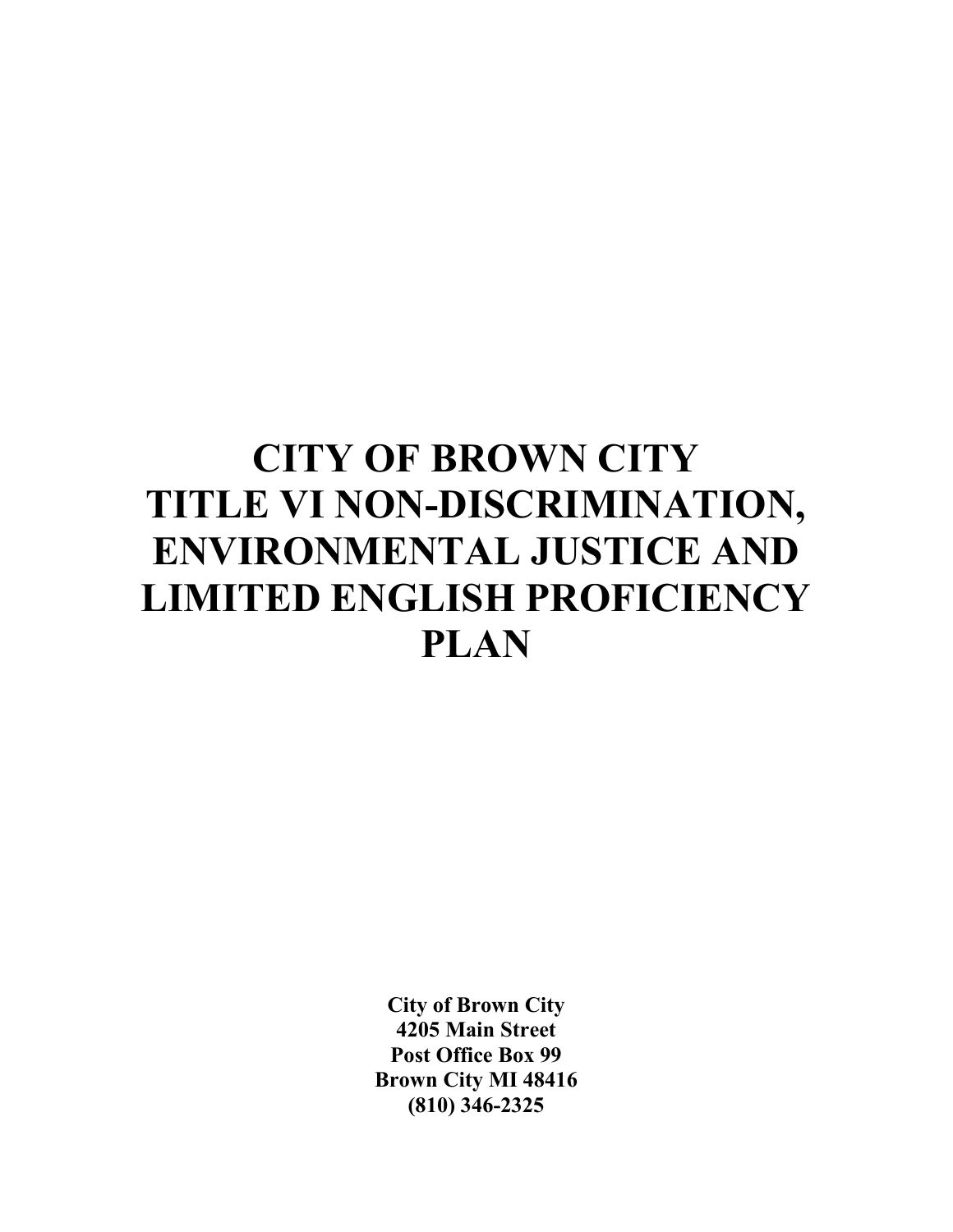# **CITY OF BROWN CITY TITLE VI NON-DISCRIMINATION. ENVIRONMENTAL JUSTICE AND LIMITED ENGLISH PROFICIENCY POLICY STATEMENT**

The City of Brown City assures that no person shall, on the grounds of race, color, national origin, religion, sex, disability or age, as provided by Title VI of the Civil Rights Act of 1964, and the Civil Rights Restoration Act of 1987 (P.L. 100.259), be excluded from or participation in, be denied the benefits of, or be otherwise subjected to discrimination under any program or activity. The City of Brown City further assures every effort will be made to ensure nondiscrimination in all of its committees, programs and activities, regardless of the funding source.

The City of Brown City also assures that every effort will be made to prevent discrimination through the impacts of its programs, policies, and activities on minority and low-income populations. In addition, the City of Brown City will provide meaningful access to services for persons with Limited English Proficiency

The City of Brown City will include Title VI language in all written agreements and bid information packets and will monitor compliance.

The City Manager of the City of Brown City will be responsible for initiating and monitoring Title VI activities, and all other responsibilities as required.

| (Signature Obtained)            | Date | July 1, 2011 |  |
|---------------------------------|------|--------------|--|
| Christine Lee, Mayor            |      |              |  |
|                                 |      |              |  |
| (Signature Obtained)            | Date | July 1, 2011 |  |
| Kelly J. Pavel, City Clerk      |      |              |  |
|                                 |      |              |  |
| (Signature Obtained)            | Date | July 1, 2011 |  |
| Clinton K. Holmes, City Manager |      |              |  |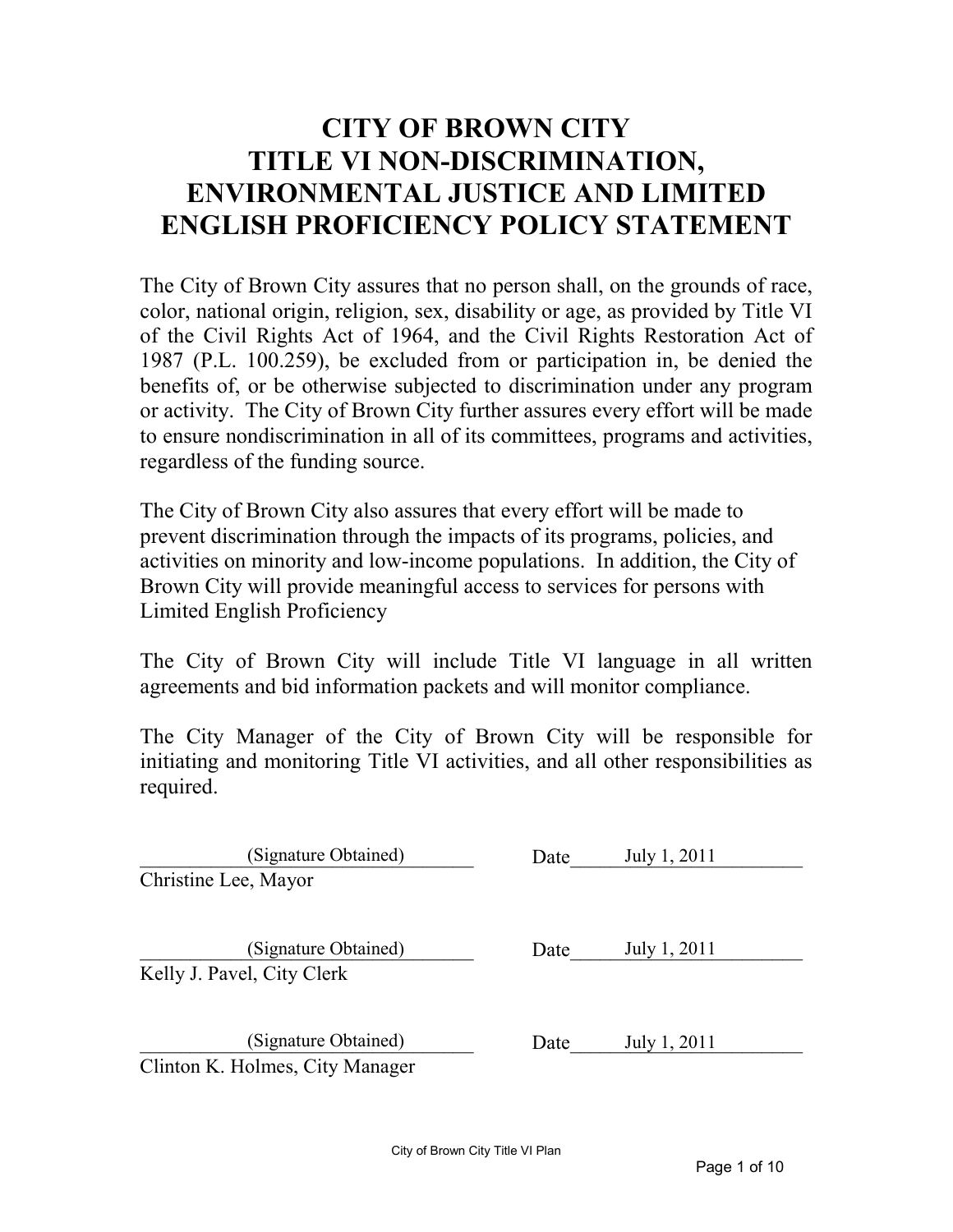## **TITLE VI AUTHORITIES**

TITLE VI OF 1964 Civil Rights Act provides that no person in the United States shall, on the grounds of race, color, national origin, religion, sex, disability or age be excluded from participation in, be denied the benefits of, or be otherwise subjected to discrimination under any program or activity receiving federal assistance (23 CFR 200.9 and 49 CFR 21).

The Civil Rights Restoration Act of 1987 broadened the scope of Title VI coverage by expanding the definition of terms "programs or activities" to include all programs and activities of Federal Aid recipients, sub-recipients, and contractors, whether such programs and activities are federally assisted or not (Public Law 100-259 〈S.557〉 March 22, 1988).

Executive Order 12898, Limited English Proficiency and Executive Order 13166, Environment Justice were enacted to ensure non-discrimination against persons who have limited ability to speak, write, or understand English, and low-income and minority populations and require recipients and sub-recipients receiving federal-financial assistance, such as the City of Brown City, to include consideration of and approach to any program, service, or activity to address these requirements.

### **COORDIATOR RESPOSIBILITIES**

The City Manager is responsible for ensuring the implementation and the day-today administration of the City of Brown City Title VI Non-Discrimination, Environmental Justice and Limited English Proficiency Plan. The City Manager is also responsible for implementing, monitoring, and ensuring the City's compliance with these requirements and regulations.

### **GENERAL RESPONSIBILITIES**

- **a. Public Dissemination:** The City of Brown City will disseminate Title VI Program information to City employees, sub-recipients, and contractors, as well as the general public. Public dissemination will include posting public statements, inclusion of Title VI language in contracts, and announcements of hearings, and notices of vacancies in boards and committees and meetings. These notices will be posted in the Brown City Municipal Building, employee work areas, and the City website (www.ci.brown-city.mi.us).
- **b. Prevention of Discrimination:** Procedures will be implemented to detect and eliminate discrimination when found to exist, including, but not limited to issues to accessibility of training to all qualified City employees, utilization of Minority/Women/Disadvantaged Business Enterprises (DBE) contractors, public involvement and material acquisition.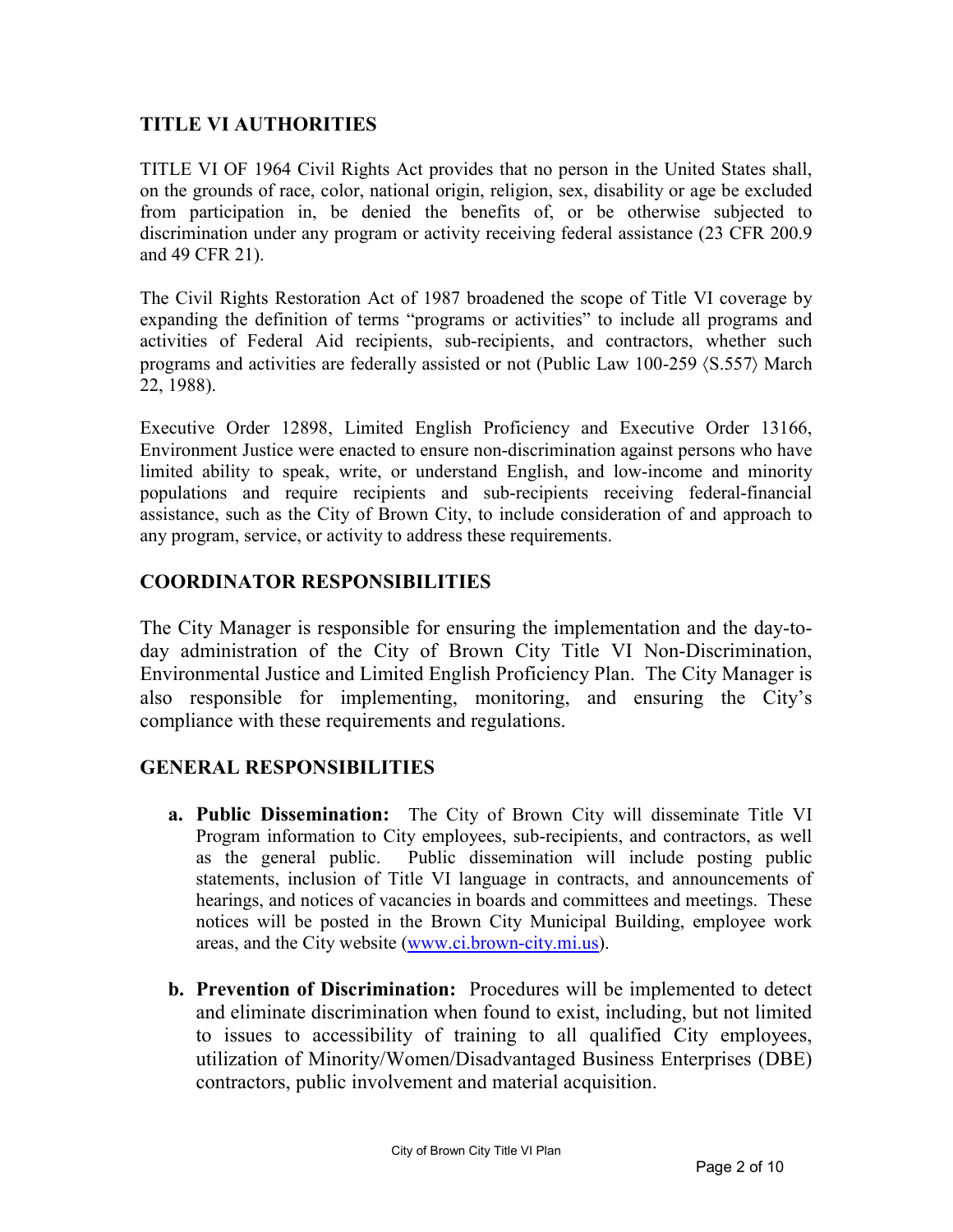- **c. Annual Reports:** An annual report will be prepared by August 1<sup>st</sup> of each year. The City Manager will be responsible for preparing this annual report. The annual report must be submitted to MDOT by September  $1<sup>st</sup>$  of each year. The report will review Title VI accomplishments and goals for the upcoming year.
- **d. Remedial Action:** The City of Brown City will actively pursue the prevention of any Title VI / Executive Order deficiencies or violations and will take the necessary steps to ensure compliance through a program review with the program administration requirements. If irregularities occur in the administration of the program's operation, procedures will be promptly implemented to resolve Title VI issues all within a period not to exceed 90 days.

# **FILIG A COMPLAIT**

### Applicability

The complaint procedures apply to the beneficiaries of the City of Brown City programs and activities, including but not limited to: the public, contractors, subcontractors, consultants, employees and other sub-recipients of federal and state funds.

### Eligibility

Any person who believes that they have been excluded from participation in, or denied benefits or services of any program or activity of the City of Brown City or its sub-recipients, consultants, and contractors on the basis of race, religion, color, national origin, sex, age, or disability, income status or language proficiency may bring forth a complaint of discrimination under Title VI and related statutes.

### Time Limitation on Filing Complaints

Title VI complaints may be filed with:

- City of Brown City
- Michigan Department of Transportation
- Federal Highway Administration
- U.S. Department of Transportation

In all situations, City of Brown City employees must contact the City Manager immediately upon receipt of Title VI or related statutes complaints.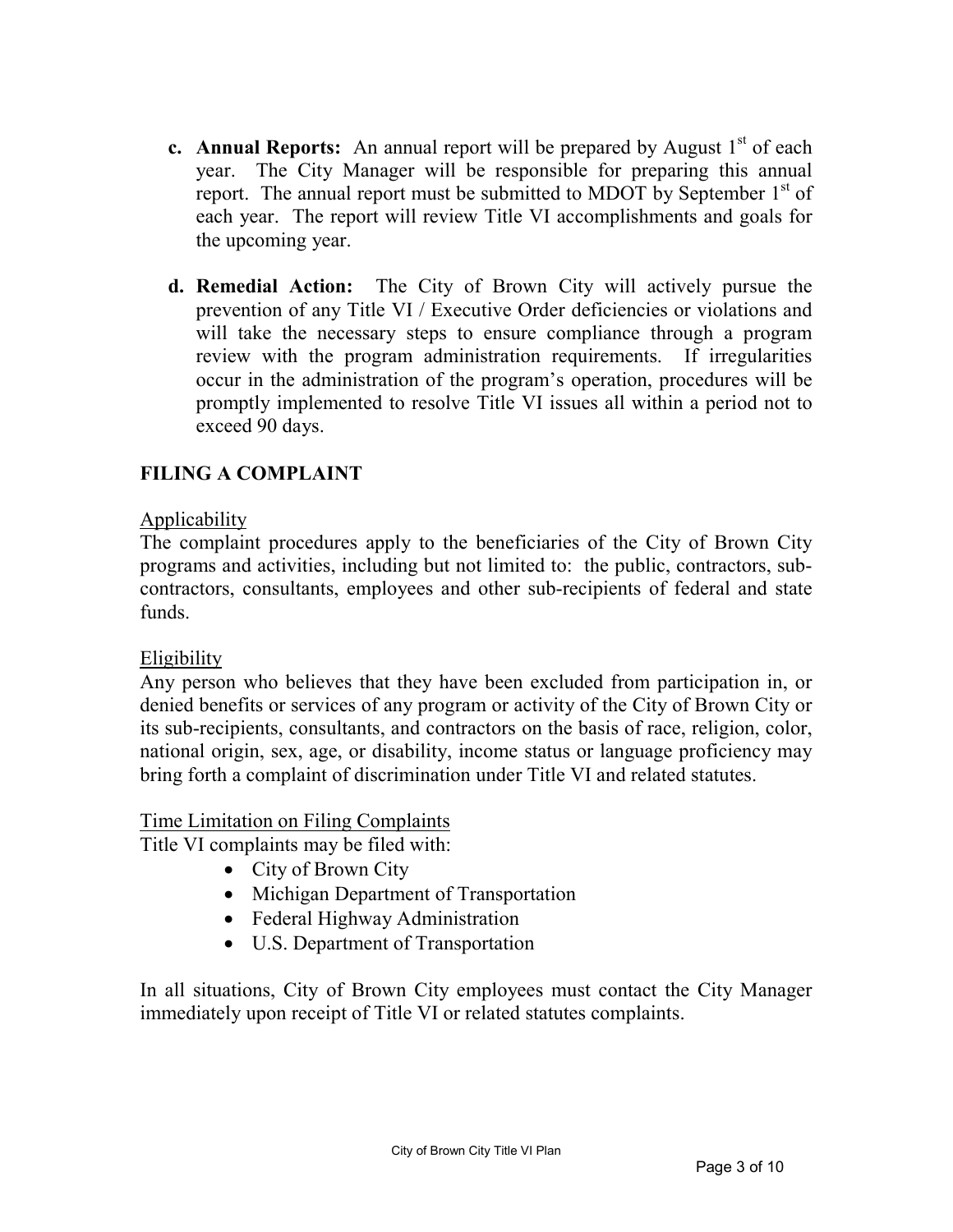- **Complaints must be filed within 180 days of the alleged discrimination. If you could not reasonably be expected to know that the act was discriminatory within the 180 day period, you have 60 days after you became aware to file your complaint.**
- Where there has been a continuing course of discriminatory conduct, the date on which the conduct was discontinued.

Complaints must be in writing, and must be signed by the complainant and/or the complainant's representative. The complaint must set forth as fully as possible the facts and circumstances surrounding the claimed discrimination. In the event a person makes a verbal complaint to a City of Brown City employee, or other person authorized to receive complaints on behalf of the City, that person shall interview the person. If necessary, the authorized person shall assist the person in writing out the complaint for the person, or the person's representative, to sign.

A person may also request a copy of the City of Brown City Title VI complaint form. This form is available below, on the City's website and at the Brown City Municipal Building during normal business hours.

# **INTERNAL COMPLAINT PROCESSING**

- The City Manager acting as the Title VI Coordinator will review the complaint upon receipt to ensure that all information is provided, the complaint meets the 180-day or other filing deadline and meets jurisdiction.
- The City Manager will then investigate the complaint, unless it is withdrawn. If the complaint is against the City Manager, then the Mayor will investigate the complaint.
- If the complaint warrants a full investigation, the complainant will be notified in writing by certified mail. This notice will give the name of the investigator and/or investigating agency. The City will also notify MDOT of the investigation to determine if the City shall proceed with the complaint with or without the assistance of MDOT.
- The alleged perpetrator shall also be notified by certified mail as to the complaint. This letter will also include the investigator's name and will request that this person be available for an interview.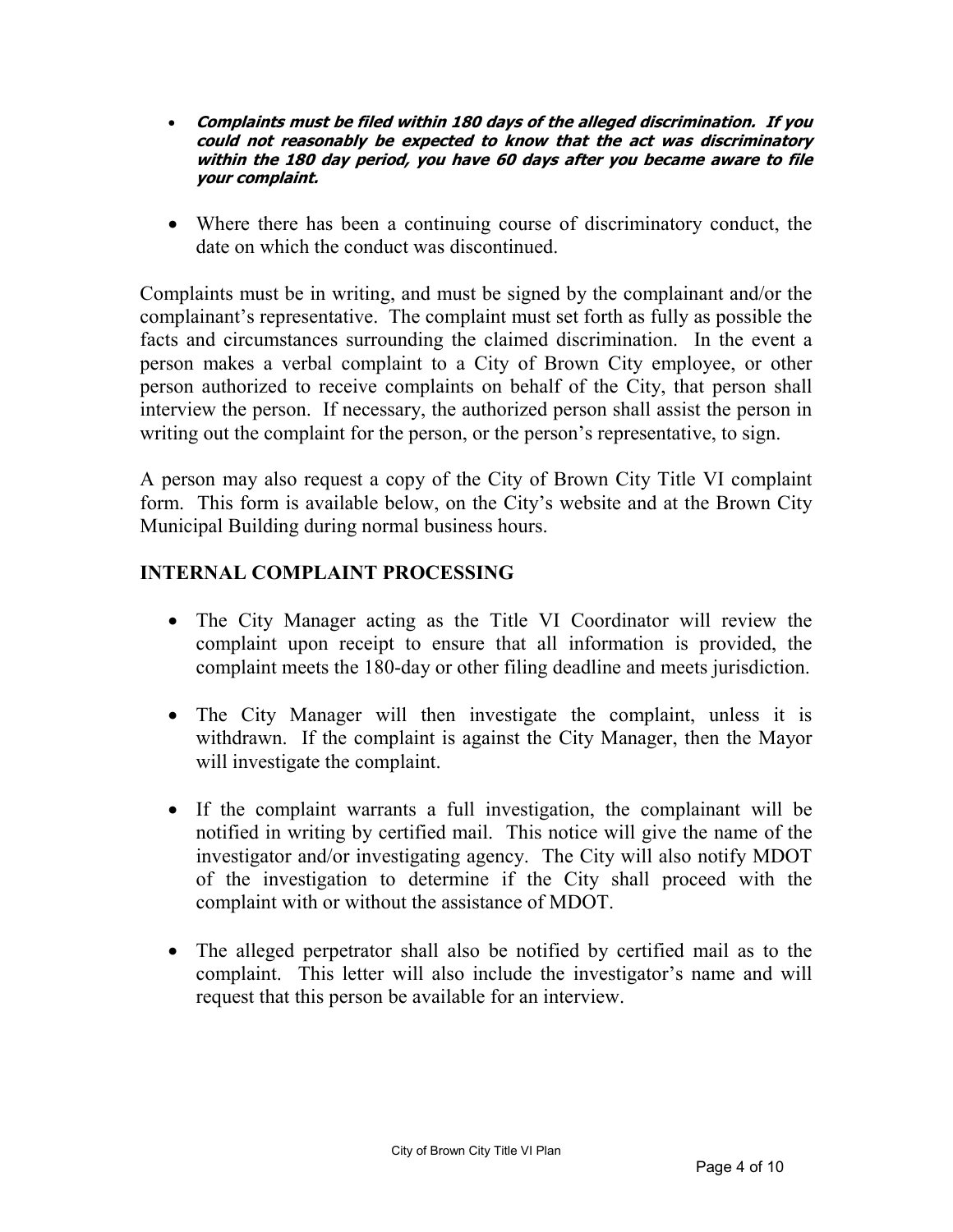# **CITY OF BROWN CITY INVESTIGATION PROCEDURES**

Investigation Plan

The investigator shall prepare a written plan, which includes, but is not limited to:

- Name(s) of the complainant(s)
- Basis for the complaint
- Any additional information needed
- Criteria and sources needed to obtain additional information
- Identify key people
- Estimated investigation time-line
- Remedy sought by the complainant(s)

Conducting the Investigation

- The investigation will address only those issues relevant to the allegations of the complaint.
- Confidentiality will be maintained as much as possible.
- Interviews will be conducted with those persons involved and evidence will be gathered.
- A chronological contact sheet will be maintained in the case file.

### Investigation Reporting Process

- Within 35 days of receiving the complaint, the investigator prepares a report and submits it and any supporting documentation to the Title VI Policy Committee (City Council Personnel Committee) for review.
- The Title VI Policy Committee (Personnel Committee) will review the file and a determination will be made as to "probable cause" or "no probable cause" and prepares a final decision letter.

# **REPORTING REQUIREMENTS TO AN EXTERNAL AGENCY**

A copy of the complaint, together with a copy of the investigation report and the Police Committee's final decision letter will be forwarded to the Michigan Department of Transportation within 60 days of the date the complaint was received.

# **RECORDS**

All records will be kept in a confidential manner and be on file for a period of five (5) years.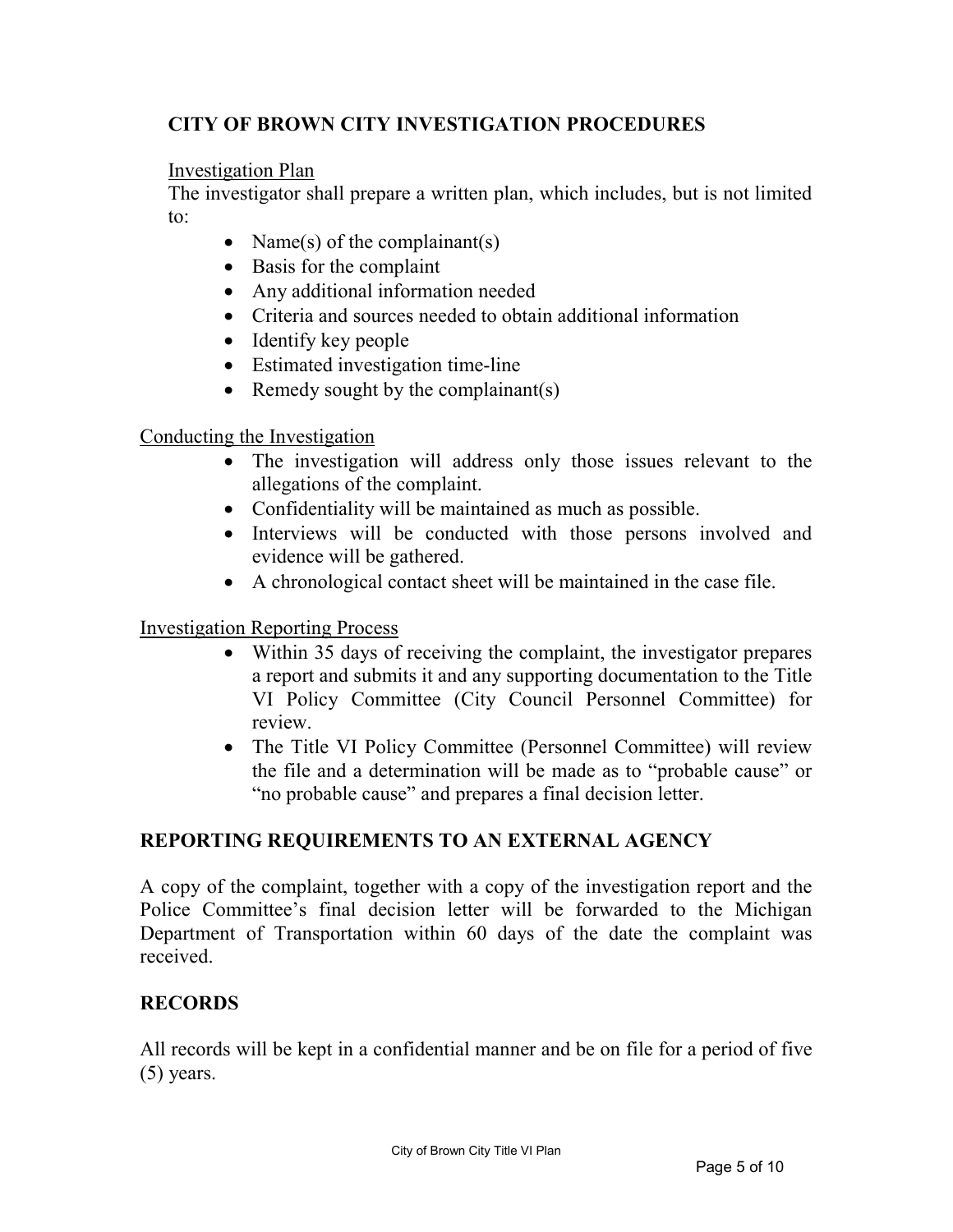#### **CITY OF BROW CITY Title VI Assurances**

The City of Brown City (hereinafter referred to as the "recipient"), HEREBY AGREES THAT as a condition to receiving any federal financial assistance from the United States Department of Transportation, it will comply with Title VI of the Civil Rights Act of 1964 (hereinafter referred to as the "Act"), and all requirements imposed by or pursuant to Title 49, Code of Federal Regulations, Department of Transportation Subtitle A, Office of the Secretary Part 21, Nondiscrimination in Federally Assisted Programs of the Department of Transportation. Effectuation of the Title VI of the Civil Rights Act of 1964 (hereinafter referred to as the "Regulations"), and other pertinent directives, to the end that in accordance with the Act, Regulations, and other pertinent directives, no person in the United States shall, on the grounds of race, color, national origin, religion, sex, disability or age, be excluded from participation in, be denied the benefits of, or be otherwise subjected to discrimination under any program or activity for which the Recipient received federal financial assistance; and

HEREBY GIVES ASSURANCE THAT, it will promptly take any measures necessary to effectuate this agreement. This assurance is required by Subsection  $21.7(a)(1)$  of the Regulations.

THIS ASSURANCE is given in consideration of and for the purpose of obtaining, any and all federal grants, loans, contracts, property, discounts or other federal financial assistance extended after the date hereof to the Recipient by the Department of Transportation under Federal Highway or Transit Program, and is binding on it, other recipients, sub-grantees, contractors, transferees, successors in interest, and other participants in the Federal Aid Highway or Transit Program. The person or persons whose signatures appear below are authorized to sign this assurance on behalf of the Recipient.

| (Signature Obtained)            | Date | July 1, 2011 |
|---------------------------------|------|--------------|
| Christine Lee, Mayor            |      |              |
|                                 |      |              |
|                                 |      |              |
| (Signature Obtained)            | Date | July 1, 2011 |
| Kelly J. Pavel, City Clerk      |      |              |
|                                 |      |              |
|                                 |      |              |
| (Signature Obtained)            | Date | July 1, 2011 |
| Clinton K. Holmes, City Manager |      |              |
|                                 |      |              |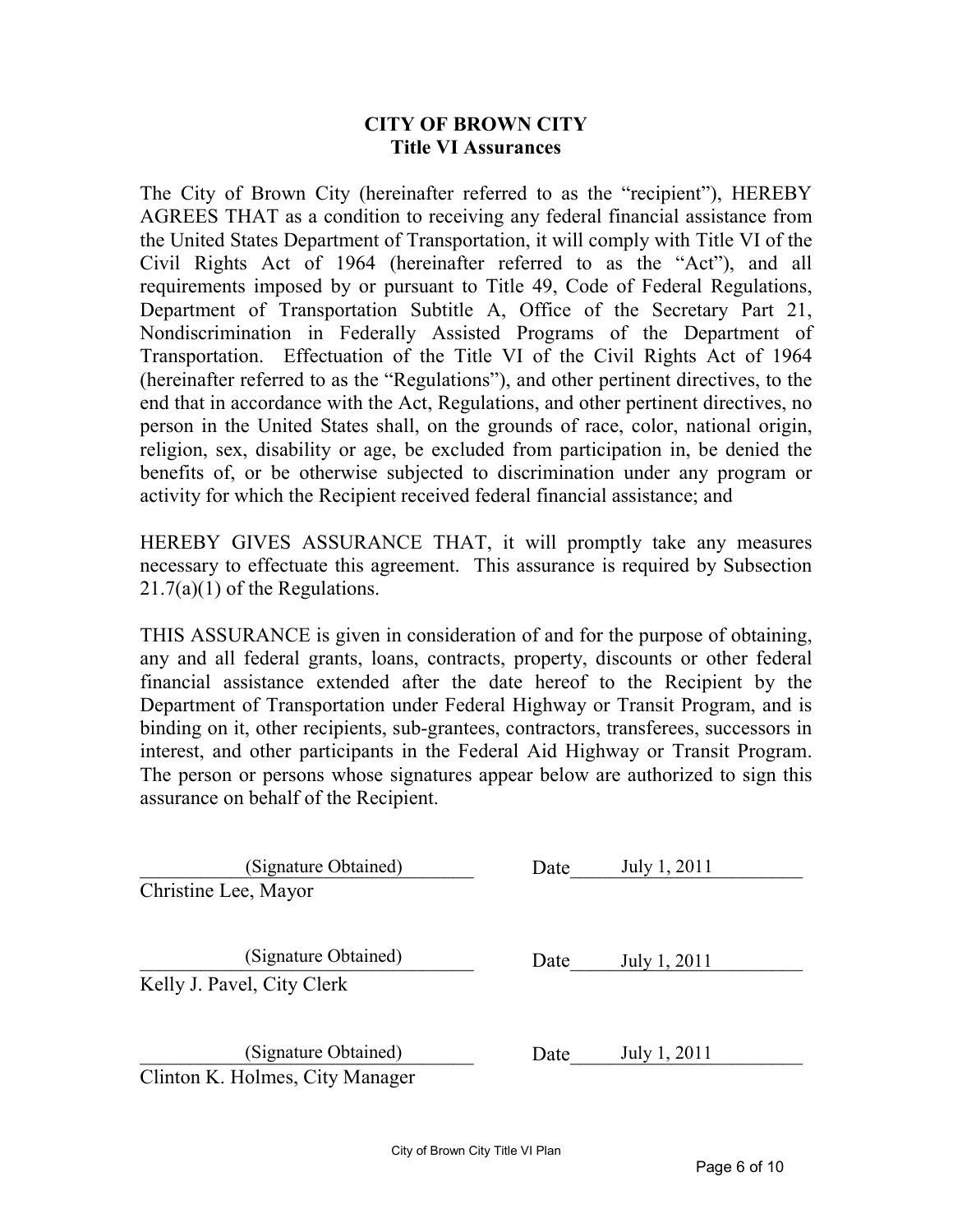# **CITY OF BROWN CITY TITLE VI COMPLAIT FORM**

This form may be used to file a complaint with the City of Brown City based on violations of Title VI of the Civil Rights Act of 1964. You are not required to use this form; a letter that provides the same information may be submitted to file your complaint.

*If you need assistance completing this form due to a physical impairment, please contact us by phone at 810-346-2325, by fax at 810-346-3802or by e-mail at browncty@greatlakes.net.* 

**Only the complainant or his/her designee should complete this form.** 

| Name:<br>Date:                                                                                                                                                                                                                                                                         |                                                                                                                                                                                                                                      |
|----------------------------------------------------------------------------------------------------------------------------------------------------------------------------------------------------------------------------------------------------------------------------------------|--------------------------------------------------------------------------------------------------------------------------------------------------------------------------------------------------------------------------------------|
|                                                                                                                                                                                                                                                                                        |                                                                                                                                                                                                                                      |
|                                                                                                                                                                                                                                                                                        | City: State: Zip: Zip:                                                                                                                                                                                                               |
|                                                                                                                                                                                                                                                                                        | Telephone: (home) (work)                                                                                                                                                                                                             |
|                                                                                                                                                                                                                                                                                        | Individual(s) discriminated against, if different than above (use additional pages if                                                                                                                                                |
| Name: $\frac{1}{2}$ Name: $\frac{1}{2}$ Name: $\frac{1}{2}$ Name: $\frac{1}{2}$ Name: $\frac{1}{2}$ Name: $\frac{1}{2}$ Name: $\frac{1}{2}$ Name: $\frac{1}{2}$ Name: $\frac{1}{2}$ Name: $\frac{1}{2}$ Name: $\frac{1}{2}$ Name: $\frac{1}{2}$ Name: $\frac{1}{2}$ Name: $\frac{1}{2$ | Date:                                                                                                                                                                                                                                |
|                                                                                                                                                                                                                                                                                        |                                                                                                                                                                                                                                      |
|                                                                                                                                                                                                                                                                                        | City: State: Zip: Zip:                                                                                                                                                                                                               |
|                                                                                                                                                                                                                                                                                        | Telephone: (home) (work)                                                                                                                                                                                                             |
|                                                                                                                                                                                                                                                                                        | Please explain your relationship with the individual(s) indicated above:-                                                                                                                                                            |
| Name of agency and department or program that discriminated:                                                                                                                                                                                                                           |                                                                                                                                                                                                                                      |
|                                                                                                                                                                                                                                                                                        |                                                                                                                                                                                                                                      |
|                                                                                                                                                                                                                                                                                        | Name of Individual (if known):                                                                                                                                                                                                       |
|                                                                                                                                                                                                                                                                                        | Address: <u>and the second contract of the second contract of the second contract of the second contract of the second contract of the second contract of the second contract of the second contract of the second contract of t</u> |
|                                                                                                                                                                                                                                                                                        | City: State: Zip:                                                                                                                                                                                                                    |
|                                                                                                                                                                                                                                                                                        | Street Address:                                                                                                                                                                                                                      |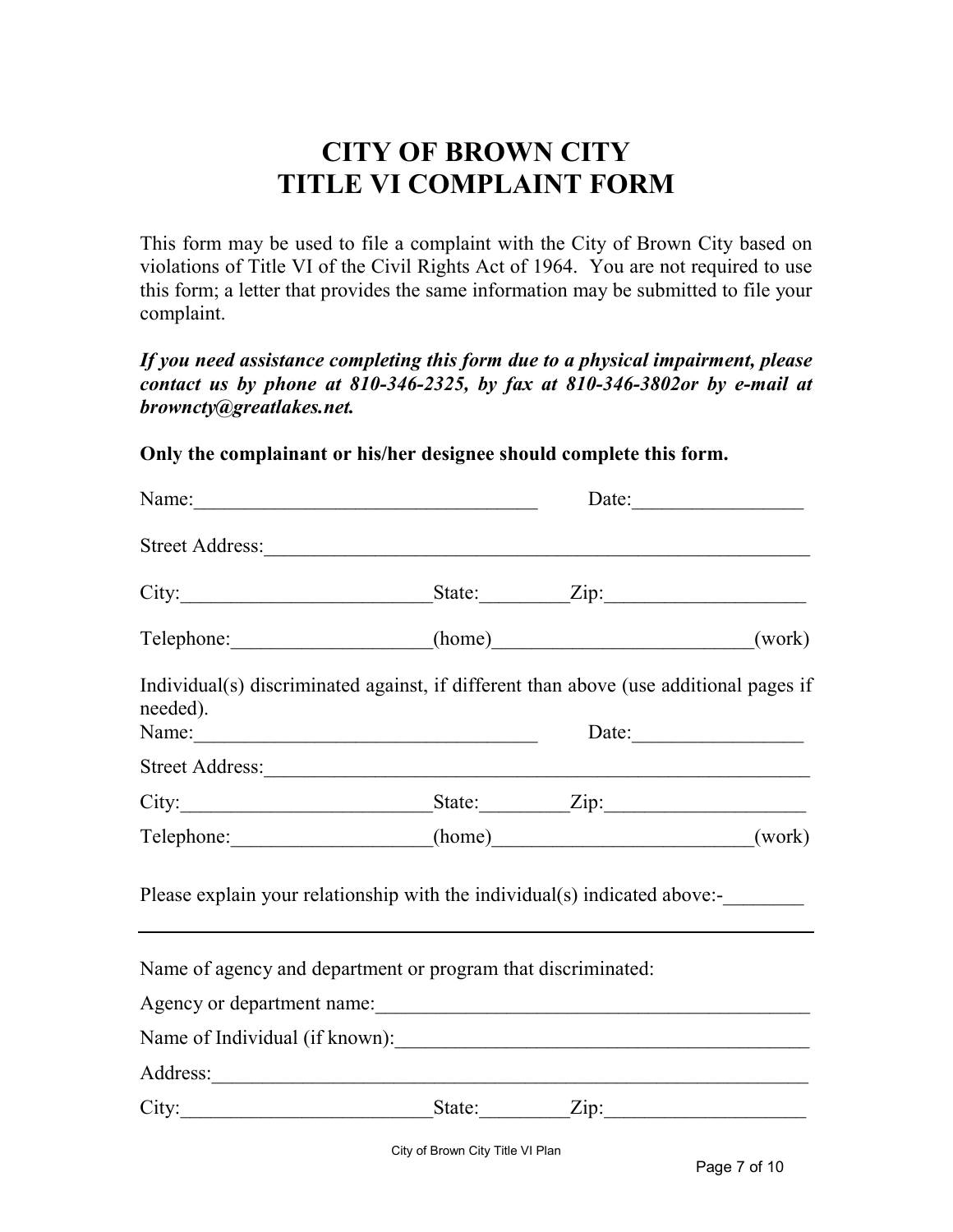#### **Complaint Form**  Page 2

Date(s) of alleged discrimination: Date discrimination began Last or most recent date

Alleged discrimination:

If your complaint is in regard to discrimination in the delivery of services or discrimination that involved the treatment of you by others by the agency or department indicated above, please indicate below the basis on which you believe these discriminatory actions were taken.

| Race/Color      | Religion   |
|-----------------|------------|
| National Origin | Age        |
| Sex             | Disability |

Explain:

Please explain as clearly as possible what happened. Provide the name(s) of witness(es) and others involved in the alleged discrimination. (Attach additional sheets if necessary and provide a copy of written materials pertaining to your case).

 $\_$  , and the set of the set of the set of the set of the set of the set of the set of the set of the set of the set of the set of the set of the set of the set of the set of the set of the set of the set of the set of th

\_\_\_\_\_\_\_\_\_\_\_\_\_\_\_\_\_\_\_\_\_\_\_\_\_\_\_\_\_\_\_\_\_\_\_\_\_\_\_\_\_\_\_\_\_\_\_\_\_\_\_\_\_\_\_\_\_\_\_\_\_\_\_\_\_\_ \_\_\_\_\_\_\_\_\_\_\_\_\_\_\_\_\_\_\_\_\_\_\_\_\_\_\_\_\_\_\_\_\_\_\_\_\_\_\_\_\_\_\_\_\_\_\_\_\_\_\_\_\_\_\_\_\_\_\_\_\_\_\_\_\_\_  $\_$  , and the set of the set of the set of the set of the set of the set of the set of the set of the set of the set of the set of the set of the set of the set of the set of the set of the set of the set of the set of th  $\_$  , and the set of the set of the set of the set of the set of the set of the set of the set of the set of the set of the set of the set of the set of the set of the set of the set of the set of the set of the set of th  $\_$  , and the set of the set of the set of the set of the set of the set of the set of the set of the set of the set of the set of the set of the set of the set of the set of the set of the set of the set of the set of th  $\_$  , and the set of the set of the set of the set of the set of the set of the set of the set of the set of the set of the set of the set of the set of the set of the set of the set of the set of the set of the set of th  $\_$  , and the set of the set of the set of the set of the set of the set of the set of the set of the set of the set of the set of the set of the set of the set of the set of the set of the set of the set of the set of th \_\_\_\_\_\_\_\_\_\_\_\_\_\_\_\_\_\_\_\_\_\_\_\_\_\_\_\_\_\_\_\_\_\_\_\_\_\_\_\_\_\_\_\_\_\_\_\_\_\_\_\_\_\_\_\_\_\_\_\_\_\_\_\_\_\_  $\_$  , and the contribution of the contribution of  $\mathcal{L}_\mathcal{A}$  , and the contribution of  $\mathcal{L}_\mathcal{A}$ Signature:\_\_\_\_\_\_\_\_\_\_\_\_\_\_\_\_\_\_\_\_\_\_\_\_\_\_\_\_\_\_\_\_\_\_\_Date:\_\_\_\_\_\_\_\_\_\_\_\_\_\_\_\_\_\_

Note: *The City of Brown City prohibits retaliation or intimidation against anyone because that individual has either taken action or participated in action to secure rights protected by the policies of the City. Please inform the City Manager if you feel you were intimidated or experience perceived retaliation in relation to filing this complaint.*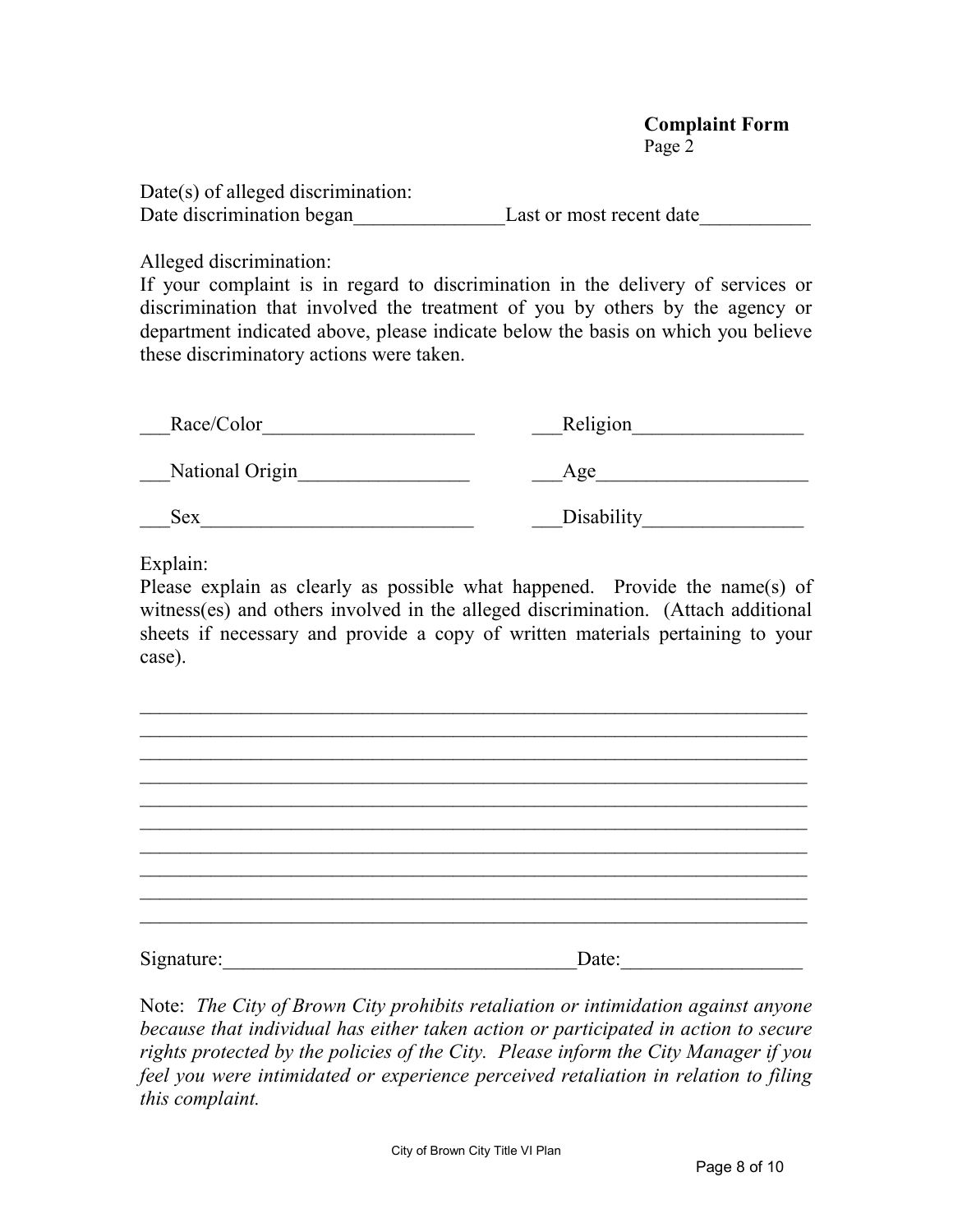# **TITLE VI CONTRACT LANGUAGE**

During the performance of this contract, the contractor, for itself, its assignees, and successors in interest, (hereinafter referred to as the "contractor") agrees as follows:

- 1. Compliance with Regulation: The contractor shall comply with the regulations relative to nondiscrimination in federally assisted programs of the Department of Transportation (hereinafter referred to as DOT), Title 49, Code of Federal Regulations, part 21 (hereinafter referred to as the Regulations), as they may be amended from time to time, herein incorporated by reference and made a part of this contract.
- 2. Nondiscrimination: The contractor, with regard to the work performed during the contract, shall not discriminate on the grounds of race, color, national origin, religion, sex, disability, age, or socio-economic status in the selection of and retention of subcontractors, including procurement of materials and leases of equipment. The contractor shall not participate either directly or indirectly in discrimination prohibited by Section 21.5 of the Regulations, including employment practices when the contract covers a program set forth in Appendix B of the Regulations.
- 3. Solicitation for Subcontracts, including Procurement of Materials and Equipment: In all solicitations either by competitive bidding or negotiations made by the contactor for work to be performed under a subcontract, including the procurement of material for leases of equipment, each potential subcontractor or supplier shall be notified by the contractor of the contractor's obligations under this contract and the Regulations relative to nondiscrimination on the grounds of race, color, sex or national origin.
- 4. Information and Reports: The contractor shall provide all information and reports required by the Regulation or directives issued pursuant thereto, and shall permit access to its books, records, accounts, other sources of information and its facilities as may be determined by the City of Brown City, Michigan Department of Transportation or appropriate Federal Agency to be pertinent to ascertain compliance with such Regulation, orders and instructions. Where any information required of a contractor is in exclusive possession of another who fails or refuses to furnish this information, the contactor shall so certify to the Michigan Department of Transportation or the appropriate Federal Agency as needed, and shall set forth what efforts it has made to obtain the information.
- 5. Sanctions for Noncompliance: In the event of the contractor's noncompliance with the nondiscrimination provisions of this contract, the City of Brown City shall impose such contract sanctions as the Michigan Department of Transportation may determine to be appropriate, including, but not limited to:
	- Withholding of payments to the contactor under contract until the contactor complies, and/or